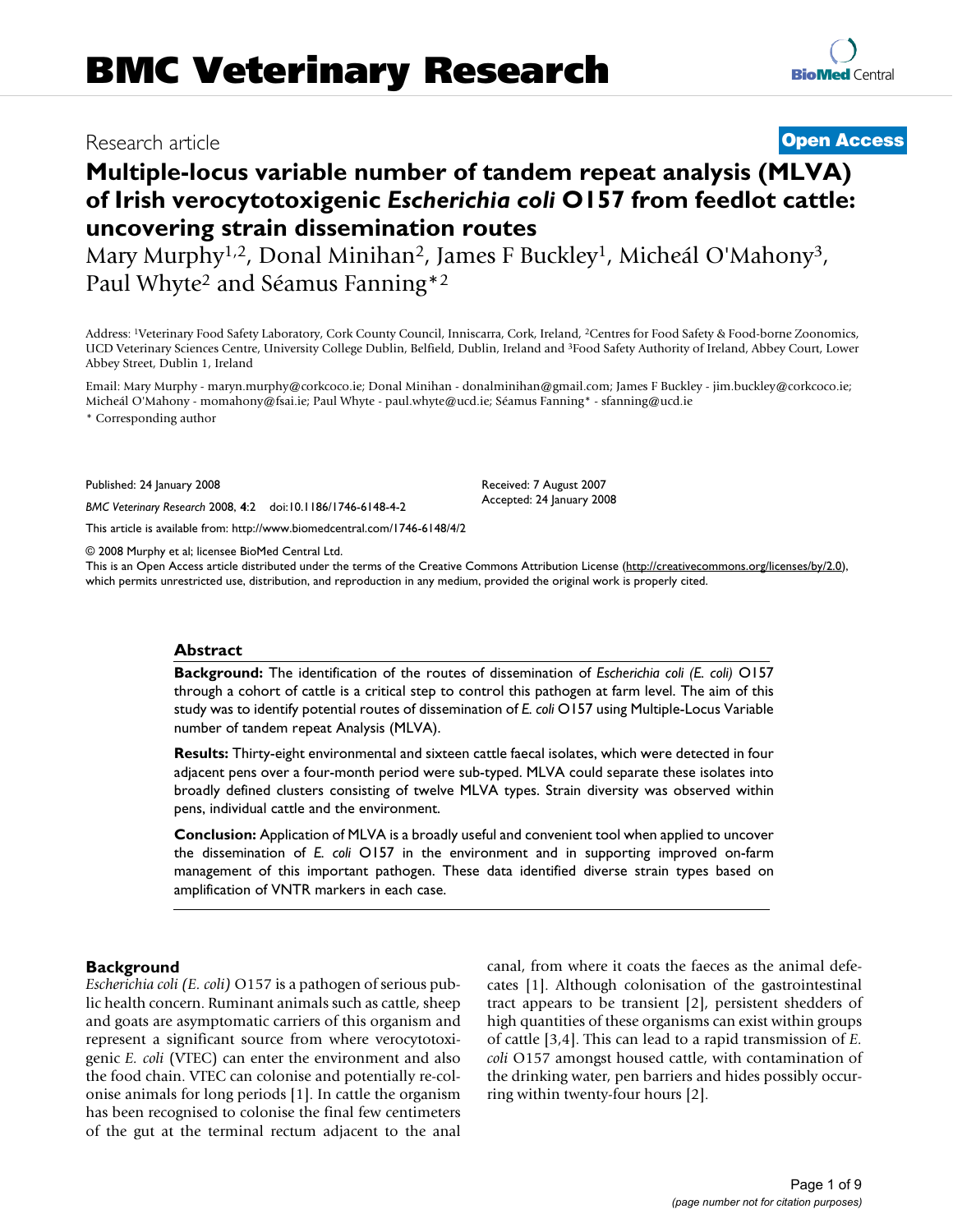The bacterium survives in the farm environment. On-farm sources from which these *E. coli* O157 organisms have been isolated include water, water troughs, stored animal faeces and feed. Studies have shown that *E. coli* O157:H7 can survive in animal faeces for up to 97 days and 109 days in water [5]. Water troughs on farms have been frequently found to contain VTEC, which could in turn act as a source from which the bacterium can spread to large numbers of animals over a short period of time [6,7]. Farmyard gates and stiles also pose a direct risk as *E. coli* O157 have the potential to persist for long periods on these surfaces [8]. Contamination of the environment by *E. coli* O157 is also a serious threat to those working on farms (including animal transporters) and also those visiting farms especially young children [9].

Recently, Multi-Locus Variable Number of Tandem Repeat Analysis (MLVA) has become an established technique to subtype *E. coli* O157 [10-14]. MLVA is a PCRbased subtyping method that can be used to discriminate amongst different strains of a bacterium based on differences in the number of tandem repeats (TRs). The number of TRs at a specific locus in the genome of a microorganism can vary as a consequence of DNA polymerase enzyme slippage during replication. Detection of these TR differences can be achieved by PCR incorporating primer pairs designed to anneal to the flanking regions of each TR followed by amplification and conventional agarose gel electrophoresis [15].

In this paper we describe the application of MLVA subtyping to uncover the dynamics of strain dissemination in a cattle feedlot.

# **Results**

Locus-specific PCR primer sets previously characterised by Noller *et al*., (2003) [12] were used to amplify each of seven TR regions using single primer-paired reactions for all fifty-four isolates analysed. Amplified products were produced for the majority of the *E. coli* O157 strains with the following exceptions; isolates CFSE-2, -3, -4, -16, -23 and -50 (Table 1) did not produce any amplicon for the TR-1 locus, similarly CFSE-2 for TR-2, CFSE-16 for TR-3, CFSE-23 for TR-5 and CFSE-28 for the TR6, amplicon. The numbers of repeats identified in this collection, ranged from 0 to 18 across the seven loci analysed and these are presented in Table 1. Diversity indices were calculated for all TRs using Simpson's index with values ranging between 55.9 and 92.2% (Table 2). The highest level of diversity (92.2%) was among the repeats identified at TR- $\mathfrak{D}$ .

Based on the MLVA types defined above, a dendrogram was created to cluster the isolates (Figure 1). Analysis of these repeats identified twelve MLVA profiles (Table 1). A

minimum spanning tree (MST) was also constructed which was rooted to the isolate with the highest number of related isolates to it [i.e. isolates CFSE-40 and -41 cultured from feed trough swabs in pens 3 and 4 in January, (FTS-3 and 4, MLVA type-8, Figure 2)]. All other isolates were derived from this root demonstrating the overall genetic clustering that existed amongst these strains. A number of distinct clusters were noted in the MST and as expected the main clustering occurred within pens, in cattle faecal isolates and also environmental samples from respective pens.

A schematic representation of the spatial and chronological distribution of *E. coli* O157 clusters in this feedlot is shown in Figure 3. The pen floor layout highlights the corresponding MLVA types of each strain over the fourmonth study period. Multiple *E. coli* O157 strains were detected in each pen as indicated by the MLVA types (Figures 1, 2 and 3). Strains of *E. coli* O157 with MLVA type 4 were cultured from cattle faecal samples in pen 2 in November. By December, strains with this particular type were cultured from cattle faecal samples in pen 1, highlighting possible transfer of this strain between pens (MLVA type 4, Table 1; Figures 1, 2 and 3).

Strains of MLVA type 5 were cultured from cattle faecal samples in pen 4 in November and again in December (MLVA type 5, Table 1; Figures 1, 2 and 3). *E. coli* O157 strains with MLVA type 6 were cultured in December from faeces from the floor of pen 4 and in a feed sample in pen 2. By January this MLVA type was detected in the four cattle faecal isolates in pen 3, showing a probable horizontal transmission route through feed/feed troughs (MLVA type 6, Table 1; Figures 1, 2 and 3).

Strains of MLVA type 7 were cultured in feed trough swab samples in pen 2 in November and by December strains with this type were detected in feed trough swab samples in pens 1 and 2 (MLVA type 7, Table 1; Figures 1, 2 and 3). Isolates from the dividing bars located between pens 1 and 2 and again between pens 2 and 3, in December, included strains with indistinguishable MLVA types. A similar profile was observed in isolates obtained from the same sites in January (MLVA type 3, Table 1; Figures 1, 2 and 3), suggesting horizontal transmission between adjacent pens.

Strains of MLVA type 9 were cultured in cattle faecal samples in pen 2 in November and by December this strain was cultured from cattle faecal samples in pen 1 and in feed samples cultured in pen 1 in January (MLVA type 9, Table 1; Figures 1, 2 and 3).

Strains of MLVA type 11 were cultured from water trough swab samples in January and by February strains with this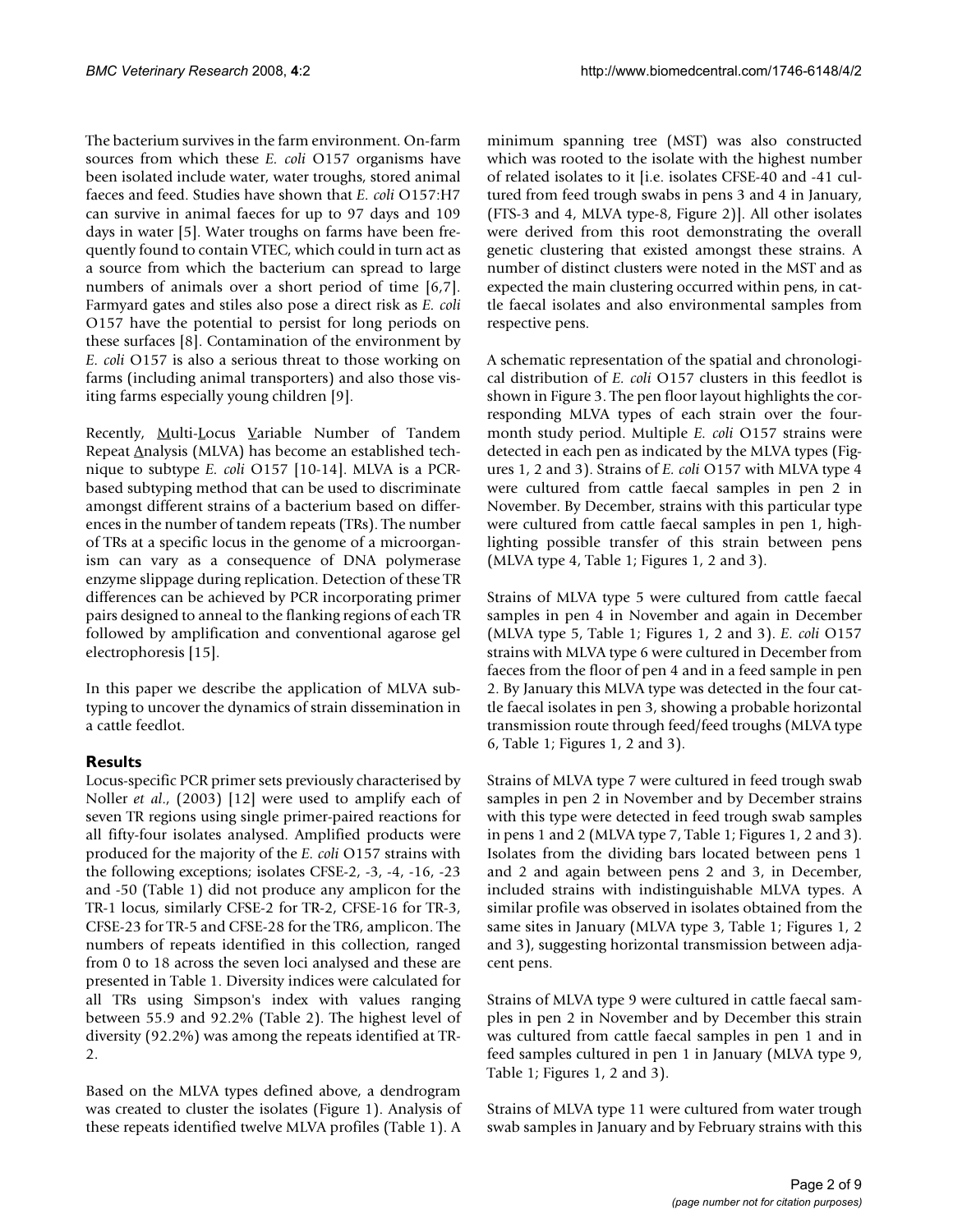| <b>Isolate Number</b> | <b>Month of Isolation</b> | Pen No.        | <b>Sample Type</b>    | No. of repeats |                 |                 |                 | <b>MLVA Type</b> |                 |     |                 |
|-----------------------|---------------------------|----------------|-----------------------|----------------|-----------------|-----------------|-----------------|------------------|-----------------|-----|-----------------|
|                       |                           |                |                       | <b>TRI</b>     | TR <sub>2</sub> | TR <sub>3</sub> | TR <sub>4</sub> | TR <sub>5</sub>  | TR <sub>6</sub> | TR7 |                 |
| CFSE-23               | January                   | 2 & 3          | Pen bars              | np             | 04              | 07              | 00              | np               | 00              | 05  | T               |
| CFSE-24               | January                   | 2 & 3          | Pen bars              | 05             | 03              | 07              | 00              | 03               | 00              | 05  |                 |
| CFSE-8                | January                   | 3              | Pen floor faeces      | 05             | 05              | 07              | 00              | 03               | 00              | 05  | L               |
| CFSE-25               | January                   | 3 & 4          | Water trough sediment | 05             | 03              | 06              | 00              | 03               | 00              | 05  | T               |
| CFSE-19               | February                  |                | Slurry tank faeces    | 05             | 08              | 07              | 01              | 02               | 00              | 04  | 2               |
| CFSE-18               | February                  |                | Slurry tank faeces    | 06             | 09              | 06              | 01              | 02               | 00              | 04  | 2               |
| CFSE-20               | December                  | 182            | Pen bars              | 08             | 08              | 07              | 00              | 02               | 00              | 06  | 3               |
| CFSE-21               | December                  | 2 & 3          | Pen bars              | 08             | 08              | 07              | 00              | 02               | 00              | 06  | 3               |
| CFSE-22               | January                   | 182            | Pen bars              | 08             | 08              | 07              | 00              | 02               | 00              | 05  | 3               |
| CFSE-55               | November                  | $\overline{2}$ | Cattle faeces         | 08             | 15              | 04              | 01              | 03               | 00              | 06  | 4               |
| CFSE-56               | November                  | $\overline{2}$ | Cattle faeces         | 08             | 4               | 04              | 01              | 03               | 00              | 06  | 4               |
| CFSE-53               | December                  | T              | Cattle faeces         | 08             | 4               | 06              | 01              | 03               | 00              | 06  | 4               |
| CFSE-52               | December                  | T              | Cattle faeces         | 08             | 12              | 07              | 01              | 03               | 00              | 06  | 4               |
| CFSE-7                | January                   | ı              | Pen floor faeces      | 08             | П               | 06              | 00              | 04               | 00              | 06  | 4               |
| CFSE-47               | November                  | 4              | Cattle faeces         | 06             | 06              | 08              | 02              | 03               | 00              | 05  | 5               |
| CFSE-48               | November                  | 4              | Cattle faeces         | 06             | 07              | 08              | 02              | 04               | 00              | 05  | 5               |
| CFSE-46               | December                  | 4              | <b>Dust</b>           | 06             | 07              | 07              | 03              | 04               | 01              | 05  | 5               |
| CFSE-49               | December                  | 4              | Cattle faeces         | 06             | 05              | 09              | 02              | 04               | 00              | 04  | 5               |
| CFSE-50               | December                  | 4              | Cattle faeces         | np             | 06              | 08              | 03              | 04               | 00              | 05  | 5               |
| CFSE-5                | December                  | 4              | Pen floor faeces      | 06             | 08              | 06              | 01              | 03               | 01              | 05  | 6               |
| CFSE-6                | December                  | $\overline{4}$ | Pen floor faeces      | 05             | 07              | 06              | 01              | 04               | 01              | 05  | 6               |
| CFSE-44               | December                  | $\overline{2}$ | Feed                  | 06             | 12              | 06              | 02              | 04               | 01              | 06  | 6               |
| CFSE-59               | January                   | 3              | Cattle faeces         | 06             | 06              | 06              | 02              | 03               | 01              | 06  | 6               |
| CFSE-60               | January                   | 3              | Cattle faeces         | 06             | 06              | 06              | 01              | 03               | 01              | 06  | 6               |
| CFSE-61               | January                   | 3              | Cattle faeces         | 06             | 07              | 06              | 02              | 03               | 01              | 06  | 6               |
| CFSE-62               | January                   | 3              | Cattle faeces         | 06             | 07              | 07              | 02              | 03               | 01              | 07  | 6               |
| CFSE-34               | November                  | $\overline{2}$ | Feed trough swab      | 06             | $\overline{13}$ | 06              | 02              | 03               | 00              | 05  | 7               |
| CFSE-35               | November                  | $\overline{2}$ | Feed trough swab      | 07             | 12              | 05              | 02              | 03               | 00              | 04  | 7               |
| CFSE-36               | December                  | T              | Feed trough swab      | 07             | 12              | 06              | 02              | 03               | 00              | 04  | 7               |
| CFSE-37               | December                  | $\overline{2}$ | Feed trough swab      | 06             | $\mathbf{H}$    | 05              | 02              | 03               | 00              | 06  | 7               |
| CFSE-17               | January                   |                | Slurry tank faeces    | 06             | $\overline{10}$ | 07              | 02              | 03               | 00              | 05  | 7               |
| CFSE-39               | December                  | 4              | Feed trough swab      | 08             | 05              | 05              | 02              | 03               | 00              | 05  | 8               |
| CFSE-54               | December                  | T              | Cattle Faeces         | 08             | 10              | 05              | 01              | 03               | 00              | 05  | 8               |
| CFSE-38               | December                  | 3              | Feed trough Swab      | 05             | $\,10$          | 05              | 02              | 03               | 00              | 05  | 8               |
| CFSE-40               | January                   | 3              | Feed trough swab      | 05             | 05              | 05              | 02              | 03               | 00              | 05  | 8               |
| CFSE-41               | January                   | $\overline{4}$ | Feed trough swab      | 05             | 05              | 05              | 02              | 03               | 00              | 05  | 8               |
| CFSE-57               | November                  | $\overline{2}$ | Cattle faeces         | 08             | 17              | 05              | 02              | 04               | 01              | 07  | 9               |
| CFSE-58               | November                  | $\overline{2}$ | Cattle faeces         | 08             | 17              | 05              | 02              | 03               | 01              | 07  | 9               |
| CFSE-51               | December                  | $\mathbf{I}$   | Cattle faeces         | 08             | 8               | 08              | 02              | 04               | 00              | 08  | 9               |
| CFSE-45               | January                   | $\mathbf{I}$   | Feed                  | 09             | 12              | 07              | 02              | 04               | 01              | 07  | 9               |
| CFSE-28               | December                  | 182            | Agitated water        | 09             | Ħ               | 08              | 01              | 04               | np              | 07  | 10              |
| CFSE-9                | February                  | $\mathbf{2}$   | Pen floor faeces      | 09             | 08              | 07              | 01              | 04               | 00              | 06  | 10              |
| CFSE-10               | February                  | $\overline{2}$ | Pen floor faeces      | 09             | 08              | 08              | 01              | 04               | 01              | 07  | $\overline{10}$ |
| CFSE-32               | January                   | 182            | Water trough swab     | 07             | 08              | 07              | 02              | 05               | 00              | 06  | П               |
| CFSE-30               | February                  | 3 & 4          | Agitated water        | 07             | $\mathbf{H}$    | 08              | 02              | 05               | 01              | 06  | $\mathbf{H}$    |
| CFSE-13               | February                  | 3              | Pen floor faeces      | 08             | 08              | 08              | 02              | 05               | 02              | 06  | $\mathbf{H}$    |
| CFSE-14               | February                  | 4              | Pen floor faeces      | 08             | 05              | 08              | 01              | 05               | 02              | 06  | $\mathbf{H}$    |
| CFSE-15               | February                  | 4              | Pen floor faeces      | 08             | 04              | 08              | 02              | 05               | 01              | 06  | $\mathbf{H}$    |

#### **Table 1: Characteristics of the study collection of** *Escherichia coli* **O157 isolates.**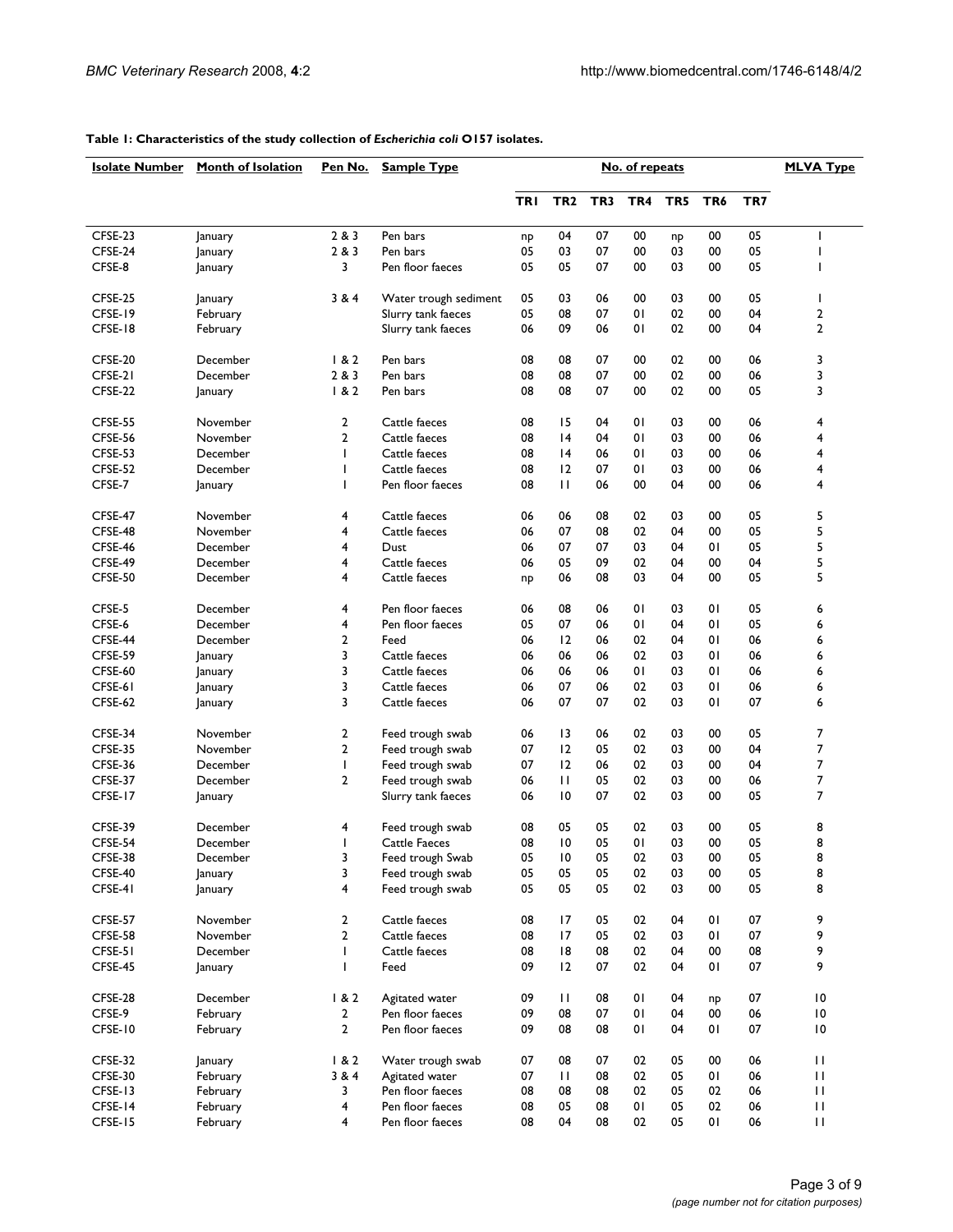| CFSE-I  | November | Pen floor faeces   | 09 | 07 | 06 | 03 | 04 | 02  | 06 |    |
|---------|----------|--------------------|----|----|----|----|----|-----|----|----|
| CFSE-2  | November | Pen floor faeces   | np | np | 06 | 03 | 04 | 02  | 05 |    |
| CFSE-3  | December | Pen floor faeces   | np | 14 | 06 | 03 | 04 | 02  | 05 |    |
| CFSE-4  | December | Pen floor faeces   | np | 14 | 06 | 02 | 04 | -01 | 05 | 12 |
| CFSE-16 | December | Slurry tank faeces | np |    | np | 02 | 04 | 02  | 07 |    |
| CFSE-43 | February | Feed trough swab   | 09 | 06 | 06 | 02 | 04 | 01  | 05 |    |
|         |          |                    |    |    |    |    |    |     |    |    |

**Table 1: Characteristics of the study collection of** *Escherichia coli* **O157 isolates.** *(Continued)*

np, denotes the absence of PCR product at the corresponding locus.

profile were cultured from pen floor faeces in pens 3 and 4, and the agitated water in the water trough located between pens 3 and 4, highlighting water as a possible transmission source of this pathogen (MLVA type 11, Table 1; Figures 1, 2 and 3). The *E. coli* O157 strains displaying MLVA type 2 were only cultured from slurry tank faeces.

# **Discussion**

Our data show that, the application of MLVA to broadly discriminate between different strains of *E. coli* O157 may be a useful tool to aid in detecting strain dissemination patterns. MLVA could separate isolates into clusters dividing the fifty-four isolates into twelve different MLVA types. As no *E. coli* O157 was detected from environmental samples prior to restocking, these data support the conclusions of Minihan et al., (2003) [16] that animals entering the feedlot and shedding *E. coli* O157 at initial stocking, are an important source of contamination. These animals are probably responsible for the initial inoculation of the immediate environment. Once *E. coli* O157 inoculated the feedlot, water troughs, pen bars, pen floor faeces and feed all became important sources for transmission of the organism.

Application of a MLVA typing scheme in a veterinary setting presents unique challenges. Choice of the TR loci for the analysis is an important step in the success of any subtyping protocol. As several loci specific to *E. coli* O157 were previously characterised by Noller *et al*., (2003) [12], these markers were included in this study. These TR loci along with others have been previously applied in other studies, for example, four of the seven loci were included by Lindstedt *et al*., (2003) [11] in their study and all seven loci were included in a study by Keys *et al*., (2005) [14]. Other TR markers have been defined more recently [17].

Based on our data, we calculated diversity indices for the seven TR loci with values ranging from 55.9 to 92.2% (Table 2). The highest level of diversity observed (92.2%) related to TR-2 and this was the most polymorphic locus observed in our study. Similar observations were reported earlier by Noller *et al*., (2003 and 2006) [12,18], Keys *et al*., (2005) [14] and by Kawamori *et al*., (2008) [17]. It was previously suggested by Keys *et al*., (2005) [14] that markers with high diversities are crucial in discriminating between closely related isolates. Keys *et al*., [14] highlighted the importance of including TR-2 (O157-10), as an example of a crucial marker.

Careful interpretation of data obtained from the analysis of highly discriminating loci, in closely related strains and detecting strain differences between distantly related strains is important in sub-typing. Mutational rates differ within tandem repeat loci thereby increasing the polymorphism associated with these markers. Noller *et al*.,

**Table 2: Primer characteristics [12] and calculated % diversity indices for each of the tandem repeats (TRs).**

| <b>Primer</b>   | Sequence 5' to 3'             |    |     | Size [mer] Tm °C TR Sequence | TR size | *Diversity Index (%) |
|-----------------|-------------------------------|----|-----|------------------------------|---------|----------------------|
| TR I            | -ACT GCA TGA TAA GCC TCA GG-  | 20 |     |                              |         |                      |
|                 | -CAC TGA AGC CTG TTC CGT TC-  | 20 | 57  | -AAATAG-                     | 6       | 77.0                 |
| <b>TR 2</b>     | -CGC AGT TGA TAC CTA CGG -    | 18 |     |                              |         |                      |
|                 | -GGA AGG AAG CTG ATA GGT -    | 18 | 53  | -TGGCTC-                     | 6       | 92.2                 |
| TR <sub>3</sub> | -TCT TGT CAA TAT AGA TTG G-   | 19 |     |                              |         |                      |
|                 | -TGA TTA AGC GTG TAC TGA -    | 18 | 50  | -TATCTT-                     | 6       | 77.6                 |
| <b>TR4</b>      | -GGT GAT GGC TTG ATA TTG A-   | 19 |     |                              |         |                      |
|                 | -GCC ACA CTG CGA GTA TAG AG-  | 20 | 53  | -TGCAAA -                    | 6       | 66.5                 |
| TR <sub>5</sub> | -GTT GAT TAT CAT GGT ATG TC-  | 20 |     |                              |         |                      |
|                 | -GGA CAA CTT GTA GTA CAA G-   | 19 | 51  | -AAGGTG -                    | 6       | 66.1                 |
| <b>TR 6</b>     | -GAT GGT TCG ACT AAC CGT TAT- | 21 |     |                              |         |                      |
|                 | -TAG CAG ATG TTC GTT CCT-     | 18 | 53. | -TTAAATAATCTACAGAAG -        | 18      | 55.9                 |
| <b>TR 7</b>     | -CGC AGT GAT CAT TAT TAG C-   | 19 |     |                              |         |                      |
|                 | -TGC TGA AAC TGA CGA CCA GT-  | 20 | 50  | -GACCAC-                     | 6       | 71.3                 |

\* Diversity is based on Simpson's index calculated using all fifty-four isolates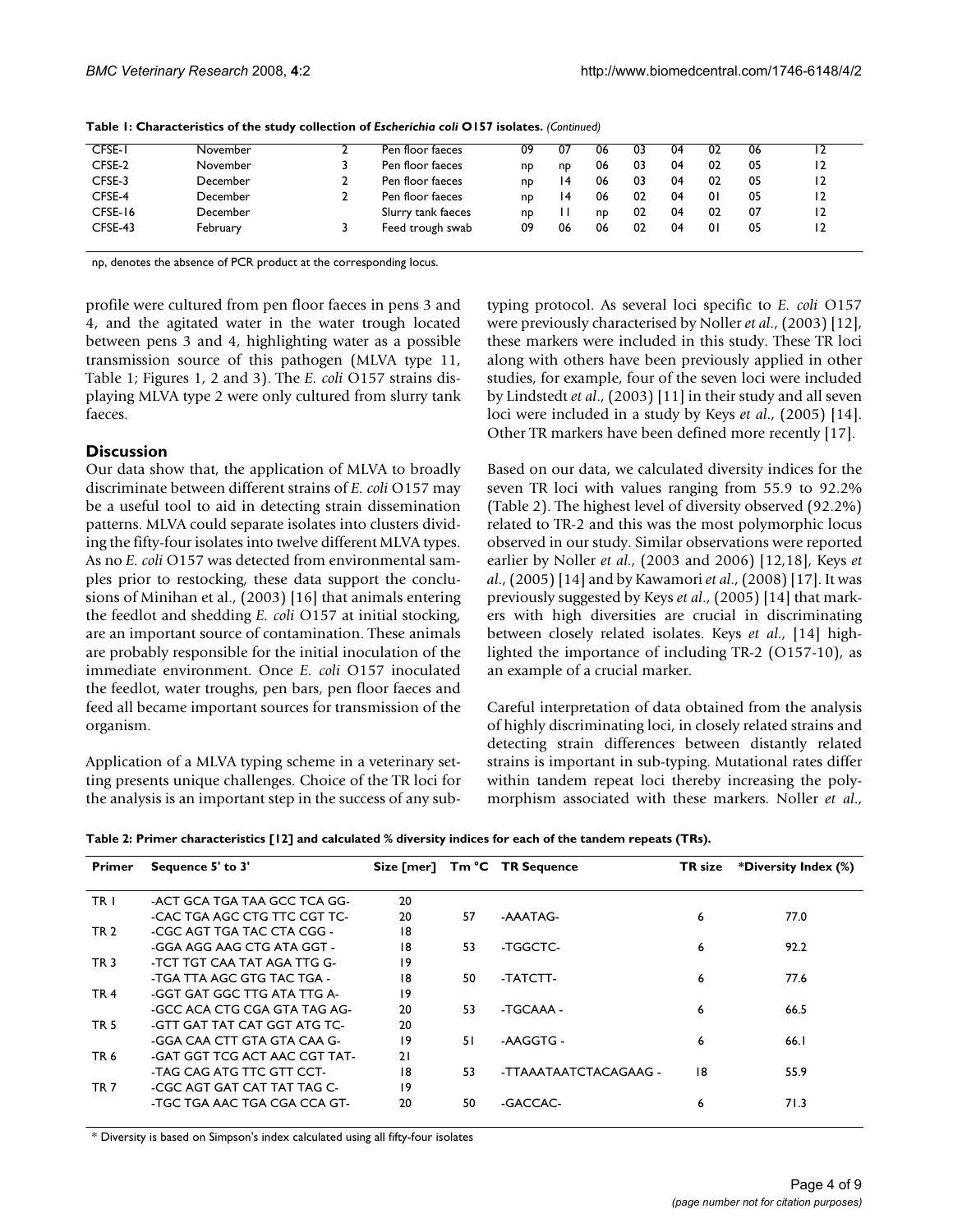| 100<br>-50<br>$-40 -30$<br>$-20$<br>$-10$<br>0<br>10<br>20<br>30<br>40<br>50<br>60<br>70<br>80<br>90<br>سد | Isolate<br>Number | <b>MLVA</b><br>Type      | Sample<br>Type | Number of<br>Repeats  |
|------------------------------------------------------------------------------------------------------------|-------------------|--------------------------|----------------|-----------------------|
|                                                                                                            | CFSE-24           | $\mathbf{1}$             | $B12 + 13$     | 05-03-07-00-03-00-05  |
|                                                                                                            | CFSE-25           | 1                        | $T13 + 14$     | 05-03-06-00-03-00-05  |
|                                                                                                            | CFSE-8            | 1                        | PFF13A         | 05-05-07-00-03-00-05  |
|                                                                                                            | CFSE-23           | $\mathbf{1}$             | $B12 + 13$     | np-04 -07-00-np-00-05 |
|                                                                                                            | CFSE-18           | $\overline{c}$           | TF             | 06-09-06-01-02-00-04  |
|                                                                                                            | CFSE-19           | $\overline{c}$           | TF             | 05-08-07-01-02-00-04  |
|                                                                                                            | CFSE-20           | 3                        | B11+12         | 08-08-07-00-02-00-06  |
|                                                                                                            | CFSE-21           | 3                        | $B12 + 13$     | 08-08-07-00-02-00-06  |
|                                                                                                            | CFSE-22           | 3                        | B11+12         | 08-08-07-00-02-00-05  |
|                                                                                                            | CFSE-52           | $\sqrt{4}$               | CF11A          | 08-12-07-01-03-00-06  |
|                                                                                                            | CFSE-7            | $\overline{4}$           | PFF11A         | 08-11-06-00-04-00-06  |
|                                                                                                            | CFSE-55           | 4                        | CF12A          | 08-15-04-01-03-00-06  |
|                                                                                                            | CFSE-56           | $\overline{4}$           | CF12A          | 08-14-04-01-03-00-06  |
|                                                                                                            | CFSE-53           | $\sqrt{4}$               | CF11A          | 08-14-06-01-03-00-06  |
|                                                                                                            | CFSE-47           | 5                        | CF14A          | 06-06-08-02-03-00-05  |
|                                                                                                            | CFSE-48           | 5                        | CF14A          | 06-07-08-02-04-00-05  |
|                                                                                                            | CFSE-50           | 5                        | CF14A          | 06-06-08-03-04-00-05  |
|                                                                                                            | CFSE-46           | 5                        | DT14           | 06-07-07-03-04-01-05  |
|                                                                                                            | CFSE-49           | 5                        | CF14A          | 06-05-09-02-04-00-04  |
|                                                                                                            | CFSE-59           | 6                        | CF13A          | 06-06-06-02-03-01-06  |
|                                                                                                            | CFSE-60           | 6                        | CF13A          | 06-06-06-01-03-01-06  |
|                                                                                                            | CFSE-61           | 6                        | CF13A          | 06-07-06-02-03-01-06  |
|                                                                                                            | CFSE-62           | 6                        | CF13A          | 06-07-07-02-03-01-07  |
|                                                                                                            | CFSE-5            | 6                        | PFF14A         | 06-08-06-01-03-01-05  |
|                                                                                                            | CFSE-6            | 6                        | PFF14A         | 05-07-06-01-04-01-05  |
|                                                                                                            | CFSE-44           | $\overline{\phantom{a}}$ | FD12A          | 06-12-06-02-04-01-06  |
|                                                                                                            | CFSE-37           | $\overline{7}$           | FTS12A         | 06-11-05-02-03-00-06  |
|                                                                                                            | CFSE-17           | $\overline{\phantom{a}}$ | TF             | 06-10-07-02-03-00-05  |
|                                                                                                            | CFSE-34           | $\overline{\phantom{a}}$ | FTS12A         | 06-13-06-02-03-00-05  |
|                                                                                                            | CFSE-35           | $\overline{7}$           | FTS12A         | 07-12-05-02-03-00-04  |
|                                                                                                            | CFSE-36           | $\overline{\phantom{a}}$ | FTS11A         | 07-12-06-02-03-00-04  |
|                                                                                                            | CFSE-39           | 8                        | FTS14A         | 08-05-05-02-03-00-05  |
|                                                                                                            | CFSE-54           | 8                        | CF11A          | 08-10-05-01-03-00-05  |
|                                                                                                            | CFSE-40           | 8                        | FTS13A         | 05-05-05-02-03-00-05  |
|                                                                                                            | CFSE-41           | 8                        | FTS14A         | 05-05-05-02-03-00-05  |
|                                                                                                            | CFSE-38           | 8                        | FTS13A         | 05-10-05-02-03-00-05  |
|                                                                                                            | CFSE-51           | $\boldsymbol{9}$         | CF11A          | 08-18-08-02-04-00-08  |
|                                                                                                            | CFSE-57           | $\boldsymbol{9}$         | CF12A          | 08-17-05-02-04-01-07  |
|                                                                                                            | CFSE-58           | $\boldsymbol{9}$         | CF12A          | 08-17-05-02-03-01-07  |
|                                                                                                            | CFSE-45           | $\boldsymbol{9}$         | FD11A          | 09-12-07-02-04-01-07  |
|                                                                                                            | CFSE-10           | 10                       | PFF12A         | 09-08-08-01-04-01-07  |
|                                                                                                            | CFSE-9            | 10                       | PFF12A         | 09-08-07-01-04-00-06  |
|                                                                                                            | CFSE-28           | 10                       | $W11+12$       | 09-11-08-01-04-00-07  |
|                                                                                                            | CFSE-32           | 10                       | $S11 + 12$     | 07-08-07-02-05-00-06  |
|                                                                                                            | CFSE-30           | 11                       | W13+14         | 07-11-08-02-05-01-06  |
|                                                                                                            | CFSE-13           | 11                       | PFF13A         | 08-08-08-02-05-02-06  |
|                                                                                                            | CFSE-14           | 11                       | PFF14A         | 08-05-08-01-05-02-06  |
|                                                                                                            | CFSE-15           | 11                       | PFF14A         | 08-04-08-02-05-01-06  |
|                                                                                                            | CFSE-1            | 12                       | PFF12A         | 09-07-06-03-04-02-06  |
|                                                                                                            | CFSE-43           | 12                       | FTS13A         | 09-06-06-02-04-01-05  |
|                                                                                                            | CFSE-2            | 12                       | PFF13A         | np-np-06-03-04-02-05  |
|                                                                                                            | CFSE-3            | 12                       | PFF12          | np-14 -06-03-04-02-05 |
|                                                                                                            | CFSE-4            | 12                       | PFF12A         | np-14 -06-02-04-01-05 |
|                                                                                                            | CFSE-16           | 12                       | TF             | np-11-np-02-04-02-07  |

#### **Figure 1**

**Dendrogram**. A dendrogram of the Multi-locus variable number of tandem repeat analysis (MLVA) of the fifty-four *Escherichia coli* O157 isolates. The scale shown represents % similarity.

(2006) [18], defined isolates as belonging to the same lineage when no more than a single VNTR difference occurred between all loci. Based on our VNTR data, TR-2 was highly polymorphic and few of our isolates conformed to Nollers' definition.

Interestingly, the majority of the strains examined in this study had no repeats at the TR6 locus and were designated as "00" whilst the remaining strains contained just one or two repeats as indicated by the identifiers "01" or "02" respectively (Table 1). Comparing these data to those reported earlier by Noller *et al*., (2003) [12], highlighted differences in repeat number (at this locus) which may (at least in part) reflect the origin of our strain collection, compared to others (using the same set of TR loci). Nonetheless the MST generated based on these data, facilitated the localised tracing of routes of dissemination in the pens, as illustrated in Figure 3.

The environment of the feedlot was highlighted as an important source of transmission of *E. coli* O157 when a single strain was detected in the pen floor faeces in pen 3,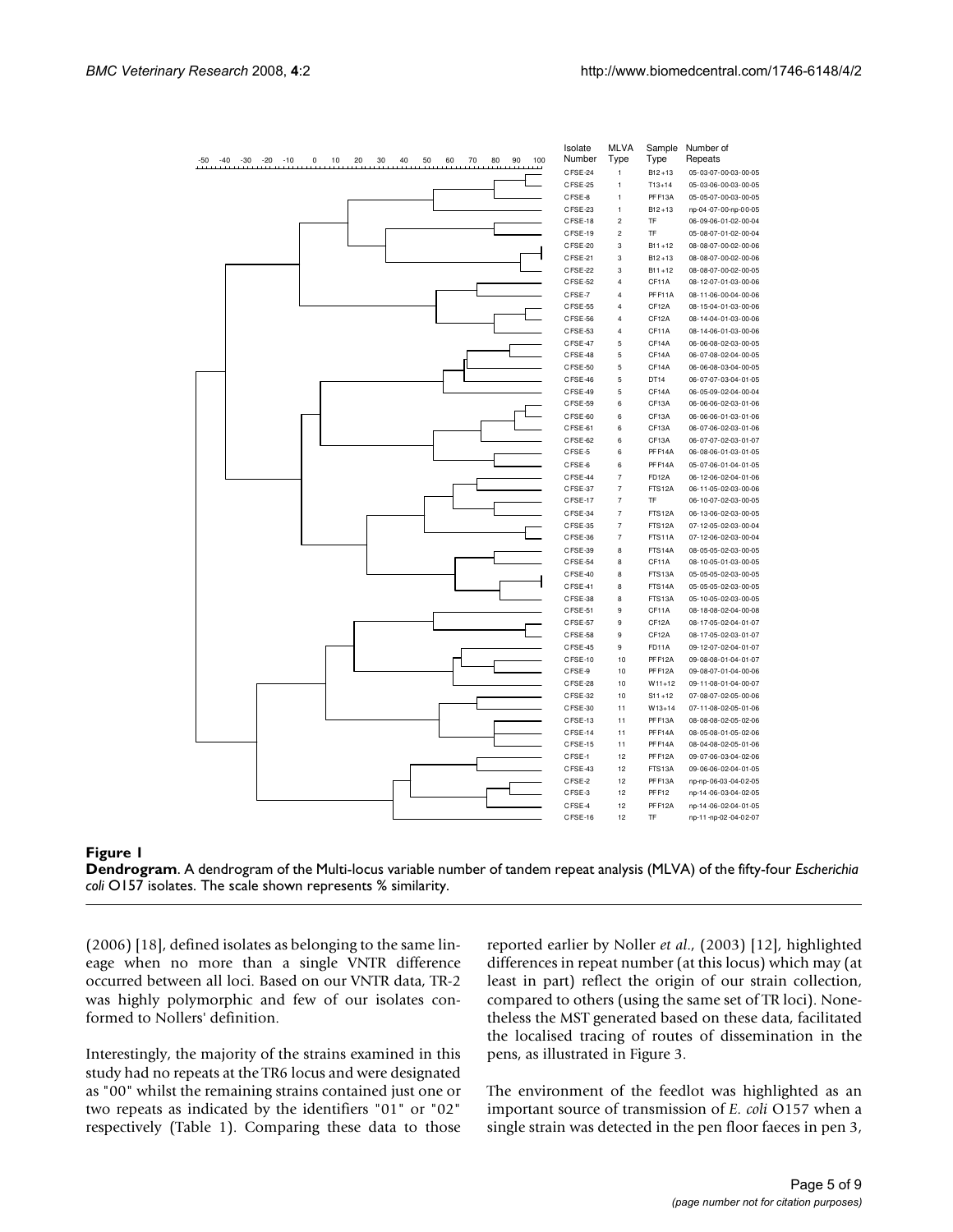

# **Figure 2**

**Minimum Spanning Tree**. Minimum spanning tree of the Multi-locus variable number of tandem repeat analysis (MLVA) of the fifty-four *Escherichia coli* O157 isolates. The numbering shown within each circle denotes the pen number from where each isolate was recovered. Each isolate is colour coded according to their corresponding MLVA type. The colour coding is identified by the key accompanying this figure (see also Table 1). The numbering shown between the circles represents the distance between each node.

sediment samples from the water trough located between pens 3 and 4 and from the pen bar barriers between pens 2 and 3 in January (MLVA type-1). Once contaminated the environment had the potential to act as a reservoir of infection/re-infection not only for cattle, but also for other possible vectors including flies and rodents [19].

In this study, *E. coli* O157 was detected in both feed and water troughs, which is consistent with previous reports [7,20]. On many farms, water troughs are infrequently cleaned which gives rise eventually to the development of thick sediments accumulating, along with biofilm formation. These may then serve as a long-term source of pathogen infection of bovine and other animals [7]. As cattle in two or more feedlot pens may drink from communal water troughs, our study highlighted the importance of having drinking systems in place, designed to minimize the entry of faecal material. In feedlot design, consideration should be given to the incorporation of unique water trough access to each pen. Feed troughs should also be designed in such a way that they are not amenable to faecal contamination, and inter-pen transmission. Attention should also be paid to the risks posed by human traffic moving between pens within a feedlot environment.

The application of MLVA is a useful tool in broadly establishing the dissemination routes of *E. coli* O157 in the environment. This sub-typing protocol facilitated the description of the dissemination patterns among a collection of isolates and the identification of important risk factors. Choice of the repeat loci to include in the analysis is important, as highlighted by the findings of this and other studies. Noller *et al*., (2006) [18] recently put forward suggestions for the interpretation of MLVA data. In the future loci used to investigate animal and human populations of *E. coli* O157 should be standardised, facilitating an improved understanding of the dissemination of this human pathogen through the food chain. Nevertheless, MLVA is a technique that could be applied by most laboratories and as we have shown, these modern laboratory tools can usefully support on-farm management practices aimed at reducing the transmission of this important human pathogen, early in the food chain.

# **Conclusion**

Through the use of MLVA, our study demonstrates some of the transmission routes of *E. coli* O157, cultured from bovine animals. Strain diversity was observed within pens, individual animals and their environment. The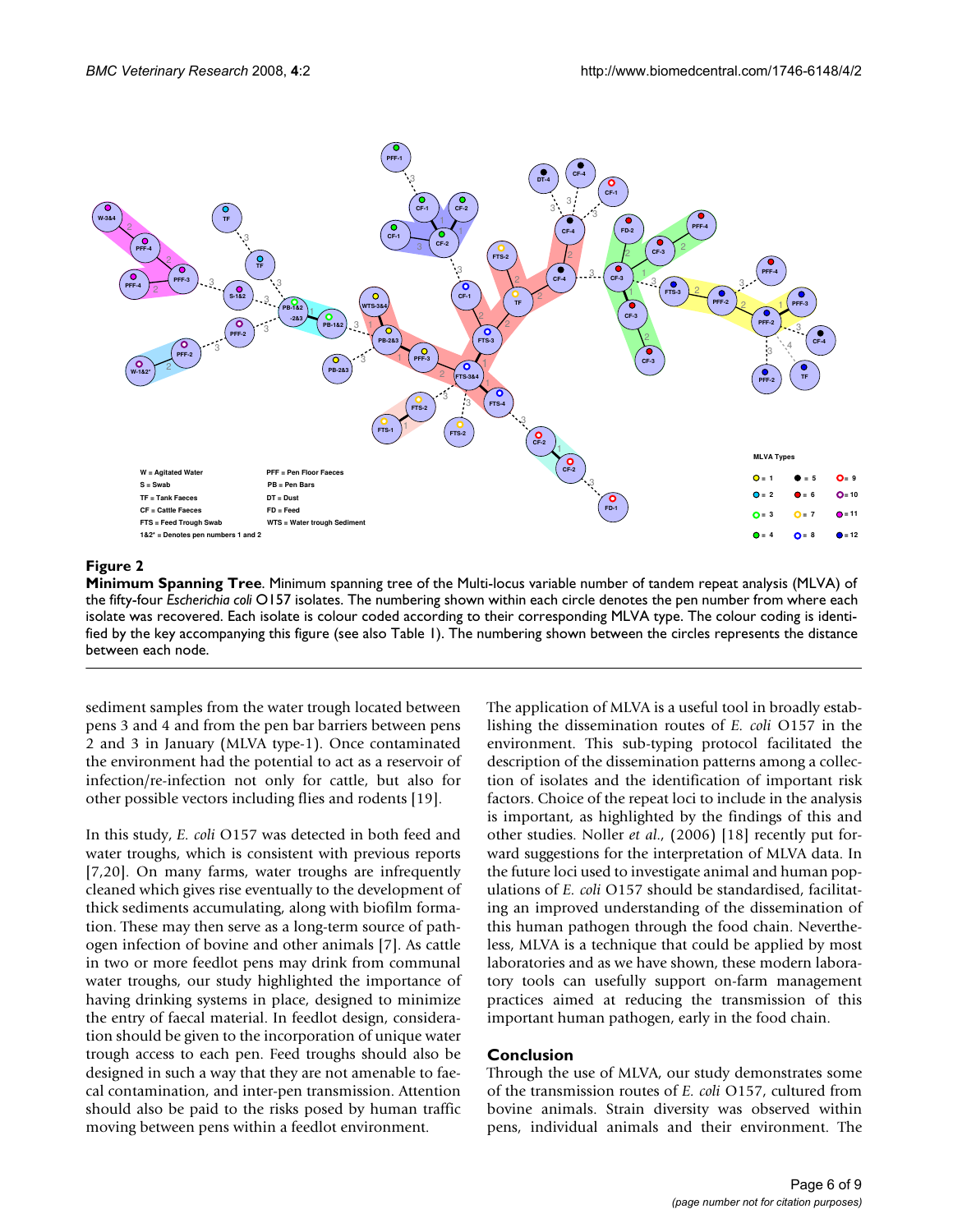

# **Figure 3**

**Feedlot Layout**. Schematic representation of the spatial and chronological distribution of *Escherichia coli* O157 clusters in this feedlot (see Figure 1). Coloured dots represent the Multi-locus variable number of tandem repeat analysis (MLVA) types. Red lines between pens indicate pen bars and dots on lines indicate the MLVA type exhibited by isolates detected on pen bars or in water troughs between pens. Coloured dots outside the feedlot represent the MLVA types displayed by those strains cultured from slurry tank faecal samples.

overlap between pens suggests dissemination of the bacterium within the feedlot environment with possible involvement of selection pressures for those specific strains in the same environment. Our data also suggested that cohorts of cattle can be exposed to and become asymptomatic carriers of a number of *E. coli* O157 strains differentiated according to their MLVA profiles [21,22]. Results obtained provided an insight into the longitudinal dynamics of *E. coli* O157 dissemination and identified dominant strains emerging and re-emerging over time [23,24]. The implementation of good hygiene practices along with other biosecurity measures linked to MLVA profiling may help to control the dissemination of *E. coli* O157 within a feedlot environment and contribute to improvements in HACCP-based management plans, to protect public health.

# **Methods**

# *Bacterial strains*

The isolates used in this investigation were obtained from a previous study [16] wherein monthly environmental and rectal faecal samples were collected from 133 heifers and the four adjacent holding pens that they occupied in a freshly populated feedlot over a five-month period (November to March). No *E. coli* O157 was isolated from a range of environmental samples taken in the feedlot prior to it's restocking. The environmental samples investigated in this study included faeces from the pen floors and slurry tank, dust, water and sediment from the water troughs, feed and swabs from the feed troughs and pen separating bars. All *E. coli* O157 isolates were detected and identified previously [16] using immunomagnetic separation and all isolates were maintained at -80°C on cryostat beads. Fifty-four *E. coli* O157 isolates (composed of 38 environmental and 16 animal isolates cultured between November and February) were selected for this study from a total of 182 isolates recovered (46 environmental isolates and 136 animal isolates).

# *Template DNA purification*

Briefly, all bacteria were resuscitated by culture on Columbia blood agar [Oxoid, Basingstoke, U.K.] at 37°C for 16 h and a single isolated colony was inoculated into 3 ml Tryptone-Soy-Broth (TSB), [Oxoid] and incubated at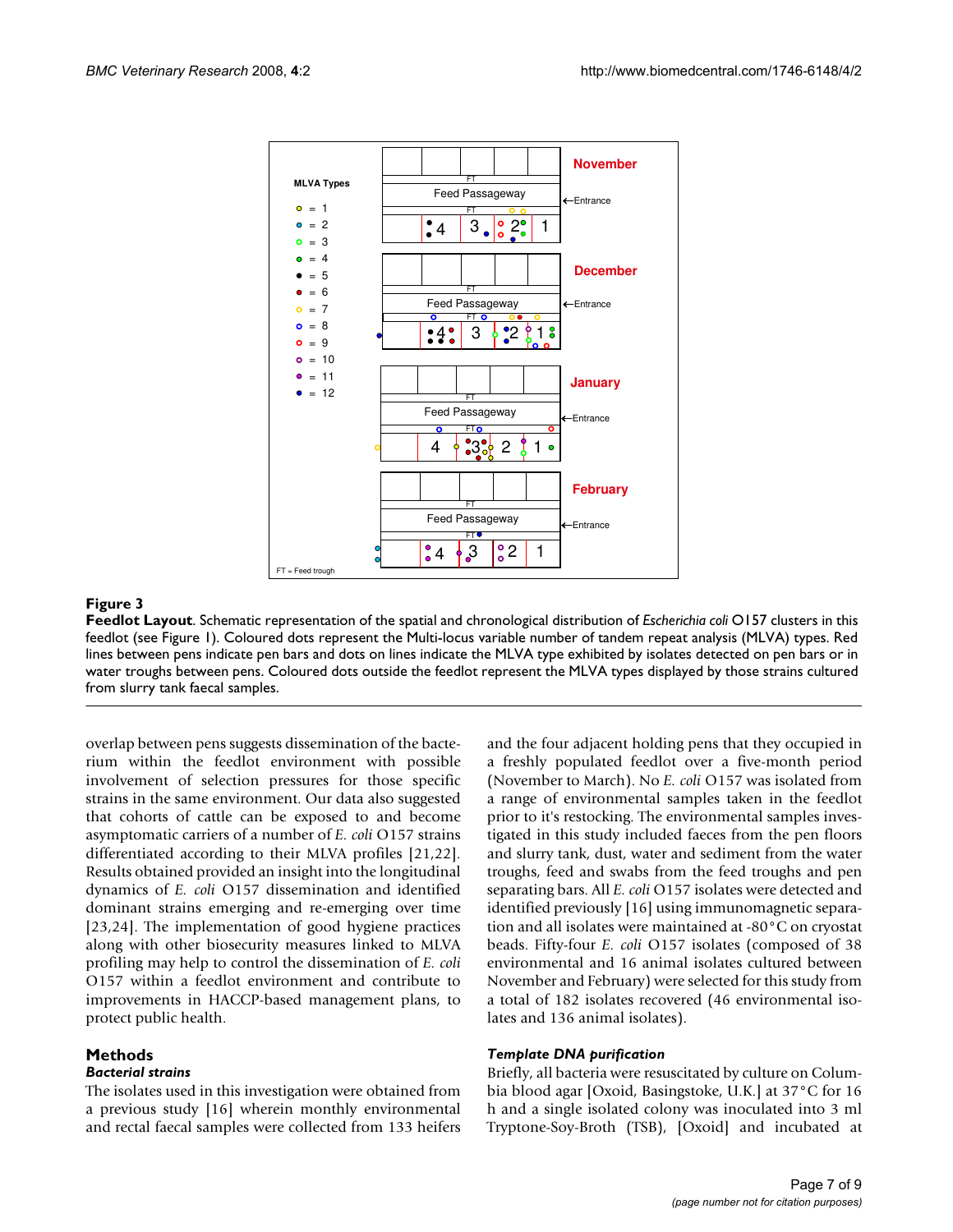37°C overnight. The overnight culture was recovered by centrifugation at  $13,000-16,000 \times g$  for 2 min. The supernatant was discarded and total genomic DNA was purified using the Promega Wizard Genomic DNA purification kit (Promega, Madison, WI) according to the manufacturers' recommendations for Gram-negative bacteria.

#### *Multiple-Locus Variable number of tandem repeat Analysis (MLVA)*

Primer sets reported previously [12], (Table 2) were used to amplify the selected genomic regions known to contain the tandem repeat (TR) structures, from all fifty-four isolates. Amplification of TR sequences from purified bacterial genomic DNA [approx. 100 ng] was performed in 20 μl volumes each containing 1 × PCR buffer (750 mM Tris-HCl, [pH 8.8], 200 mM (NH<sub>4</sub>)<sub>2</sub>SO<sub>4</sub>, 0.1% (v/v) Tween 20), 2 mM MgCl<sub>2</sub>, 200 μM of each dNTP, 0.5 μM corresponding primers along with 0.5 U Red Hot *Taq* DNA polymerase (Abgene, Surrey, U.K). Thermal cycling consisted of 35 cycles, of 94°C for 45 s, annealing temperature was set according to the  $T_m$  values shown (in Table 2) for 45 s followed by 72°C for 60 s, with a final extension at 72°C for 5 min., (a modification of the cycling conditions by Noller *et al*., 2003 [12]). Each amplification reaction included a positive control and a no-DNA template control. All amplifications were performed using a thermal cycler PTC-200 DNA Engine, (MJ Research Inc., Waterton, MA). Amplified products (5 μl volumes) were resolved by conventional electrophoresis through horizontal 2% (w/v) agarose gels at 100 V for approximately 200 min., in  $1 \times$  TBE buffer (89 mM Tris base, 89 mM Boric acid, 0.5 M EDTA [pH 8.0]) containing 0.5 μg/ml ethidium bromide and the results visualised and photographed in a Gel Doc 2000 system (BioRad, Hercules, CA). An equal concentration of two molecular weight markers (VIII, Roche Applied Science, Mannheim, Germany and 100 bp DNA Ladder, New England Biolabs, Inc., Ipswich, MA), were included in all gels to facilitate the sizing of amplified DNA fragments. Once each amplicon was sized the number of TRs was calculated using Quantity One software (Biorad, Hercules, CA). An allele number string, based on the number of TRs at each locus was assigned to the amplified DNA fragments. The number of TRs was rounded down to an integer value.

#### *Data Analysis*

All of the allele strings were imported into a Bionumerics software package (version 4.5; Applied Maths, Sint-Martems-Latem, Belgium) and a minimum spanning tree was created based on categorical and the priority rule highest number of single locus variants (SLV's). In cases where two types had an equal distance to a linkage position in the tree, the type with the highest number of SLVs (i.e. other types that differ only in one state or character) were linked first. The genetic diversity at each TR was calculated using Bionumerics software package using Simpson's Index. A dendrogram was also constructed according to the Ward algorithm, using the multistate categorical coefficient with a tolerance level of two and enabling fuzzy logic.

# **Authors' contributions**

MM was responsible for carrying out this study and was the main contributor to writing the manuscript. DM carried out the original epidemiological study. JB and MO'M provided veterinary expertise for the study. PW and SF coordinated the project and reviewed all drafts of the manuscript. All authors read, commented on and approved the final manuscript.

#### **Acknowledgements**

This research project was funded in part by the Food Safety Authority of Ireland (FSAI).

#### **References**

- 1. Quantrell RJO, Naylor SW, Roe AJ, Spears K, Gally DL: **EHEC O157:H7-getting to the bottom of the burger bug .** *Microbiology Today* 2004, **31:**126-128.
- 2. McGee P, Scott L, Sheridan JJ, Earley B, Leonard N: **[Horizontal](http://www.ncbi.nlm.nih.gov/entrez/query.fcgi?cmd=Retrieve&db=PubMed&dopt=Abstract&list_uids=15633666) [transmission of Escherichia coli O157:H7 during cattle hous](http://www.ncbi.nlm.nih.gov/entrez/query.fcgi?cmd=Retrieve&db=PubMed&dopt=Abstract&list_uids=15633666)[ing.](http://www.ncbi.nlm.nih.gov/entrez/query.fcgi?cmd=Retrieve&db=PubMed&dopt=Abstract&list_uids=15633666)** *J Food Prot* 2004, **67(12):**2651-2656.
- 3. Robinson SE, Wright EJ, Hart CA, Bennett M, French NP: **[Intermit](http://www.ncbi.nlm.nih.gov/entrez/query.fcgi?cmd=Retrieve&db=PubMed&dopt=Abstract&list_uids=15479421)[tent and persistent shedding of Escherichia coli O157 in](http://www.ncbi.nlm.nih.gov/entrez/query.fcgi?cmd=Retrieve&db=PubMed&dopt=Abstract&list_uids=15479421) [cohorts of naturally infected calves.](http://www.ncbi.nlm.nih.gov/entrez/query.fcgi?cmd=Retrieve&db=PubMed&dopt=Abstract&list_uids=15479421)** *J Appl Microbiol* 2004, **97(5):**1045-1053.
- 4. Matthews L, Low JC, Gally DL, Pearce MC, Mellor DJ, Heesterbeek JA, Chase-Topping M, Naylor SW, Shaw DJ, Reid SW, Gunn GJ, Woolhouse ME: **[Heterogeneous shedding of Escherichia coli](http://www.ncbi.nlm.nih.gov/entrez/query.fcgi?cmd=Retrieve&db=PubMed&dopt=Abstract&list_uids=16407143) [O157 in cattle and its implications for control.](http://www.ncbi.nlm.nih.gov/entrez/query.fcgi?cmd=Retrieve&db=PubMed&dopt=Abstract&list_uids=16407143)** *Proc Natl Acad Sci U S A* 2006, **103(3):**547-552.
- 5. Scott L, McGee P, Sheridan JJ, Earley B, Leonard N: **[A comparison](http://www.ncbi.nlm.nih.gov/entrez/query.fcgi?cmd=Retrieve&db=PubMed&dopt=Abstract&list_uids=16416893) [of the survival in feces and water of Escherichia coli O157:H7](http://www.ncbi.nlm.nih.gov/entrez/query.fcgi?cmd=Retrieve&db=PubMed&dopt=Abstract&list_uids=16416893) grown under laboratory conditions or obtained from cattle [feces.](http://www.ncbi.nlm.nih.gov/entrez/query.fcgi?cmd=Retrieve&db=PubMed&dopt=Abstract&list_uids=16416893)** *J Food Prot* 2006, **69(1):**6-11.
- 6. Lejeune JT, Besser TE, Merrill NL, Rice DH, Hancock DD: **[Livestock](http://www.ncbi.nlm.nih.gov/entrez/query.fcgi?cmd=Retrieve&db=PubMed&dopt=Abstract&list_uids=11518311) [drinking water microbiology and the factors influencing the](http://www.ncbi.nlm.nih.gov/entrez/query.fcgi?cmd=Retrieve&db=PubMed&dopt=Abstract&list_uids=11518311) [quality of drinking water offered to cattle .](http://www.ncbi.nlm.nih.gov/entrez/query.fcgi?cmd=Retrieve&db=PubMed&dopt=Abstract&list_uids=11518311)** *Journal of Dairy Science* 2001, **84:**1856-1862.
- 7. Lejeune JT, Besser TE, Hancock DD: **Cattle water troughs as reservoirs of Escherichia coli O157.** *Applied and Environmental Microbiology* 2001, **67:**3053-3057.
- 8. Williams AP, Avery LM, Killham K, Jones DL: **[Persistence of](http://www.ncbi.nlm.nih.gov/entrez/query.fcgi?cmd=Retrieve&db=PubMed&dopt=Abstract&list_uids=15836476) [Escherichia coli O157 on farm surfaces under different envi](http://www.ncbi.nlm.nih.gov/entrez/query.fcgi?cmd=Retrieve&db=PubMed&dopt=Abstract&list_uids=15836476)[ronmental conditions.](http://www.ncbi.nlm.nih.gov/entrez/query.fcgi?cmd=Retrieve&db=PubMed&dopt=Abstract&list_uids=15836476)** *J Appl Microbiol* 2005, **98(5):**1075-1083.
- 9. O'Brien SJ, Adak GK, Gilham C: **[Contact with farming environ](http://www.ncbi.nlm.nih.gov/entrez/query.fcgi?cmd=Retrieve&db=PubMed&dopt=Abstract&list_uids=11747741)[ment as a major risk factor for Shiga toxin \(Vero cytotoxin\)](http://www.ncbi.nlm.nih.gov/entrez/query.fcgi?cmd=Retrieve&db=PubMed&dopt=Abstract&list_uids=11747741) [producing Escherichia coli O157 infection in humans.](http://www.ncbi.nlm.nih.gov/entrez/query.fcgi?cmd=Retrieve&db=PubMed&dopt=Abstract&list_uids=11747741)** *Emerg Infect Dis* 2001, **7(6):**1049-1051.
- 10. Lindstedt BA, Vardund T, Kapperud G: **[Multiple-Locus Variable-](http://www.ncbi.nlm.nih.gov/entrez/query.fcgi?cmd=Retrieve&db=PubMed&dopt=Abstract&list_uids=15234519)[Number Tandem-Repeats Analysis of Escherichia coli O157](http://www.ncbi.nlm.nih.gov/entrez/query.fcgi?cmd=Retrieve&db=PubMed&dopt=Abstract&list_uids=15234519) using PCR multiplexing and multi-colored capillary electro[phoresis.](http://www.ncbi.nlm.nih.gov/entrez/query.fcgi?cmd=Retrieve&db=PubMed&dopt=Abstract&list_uids=15234519)** *J Microbiol Methods* 2004, **58(2):**213-222.
- 11. Lindstedt BA, Heir E, Gjernes E, Vardund T, Kapperud G: **[DNA fin](http://www.ncbi.nlm.nih.gov/entrez/query.fcgi?cmd=Retrieve&db=PubMed&dopt=Abstract&list_uids=14664722)[gerprinting of Shiga-toxin producing Escherichia coli O157](http://www.ncbi.nlm.nih.gov/entrez/query.fcgi?cmd=Retrieve&db=PubMed&dopt=Abstract&list_uids=14664722) based on Multiple-Locus Variable-Number Tandem-Repeats [Analysis \(MLVA\).](http://www.ncbi.nlm.nih.gov/entrez/query.fcgi?cmd=Retrieve&db=PubMed&dopt=Abstract&list_uids=14664722)** *Ann Clin Microbiol Antimicrob* 2003, **2:**12.
- 12. Noller AC, McEllistrem MC, Pacheco AG, Boxrud DJ, Harrison LH: **[Multilocus variable-number tandem repeat analysis distin](http://www.ncbi.nlm.nih.gov/entrez/query.fcgi?cmd=Retrieve&db=PubMed&dopt=Abstract&list_uids=14662916)guishes outbreak and sporadic Escherichia coli O157:H7 iso[lates.](http://www.ncbi.nlm.nih.gov/entrez/query.fcgi?cmd=Retrieve&db=PubMed&dopt=Abstract&list_uids=14662916)** *J Clin Microbiol* 2003, **41(12):**5389-5397.
- 13. Noller AC, McEllistrem MC, Harrison LH: **[Genotyping primers for](http://www.ncbi.nlm.nih.gov/entrez/query.fcgi?cmd=Retrieve&db=PubMed&dopt=Abstract&list_uids=15297566) [fully automated multilocus variable-number tandem repeat](http://www.ncbi.nlm.nih.gov/entrez/query.fcgi?cmd=Retrieve&db=PubMed&dopt=Abstract&list_uids=15297566) [analysis of Escherichia coli O157:H7.](http://www.ncbi.nlm.nih.gov/entrez/query.fcgi?cmd=Retrieve&db=PubMed&dopt=Abstract&list_uids=15297566)** *J Clin Microbiol* 2004, **42(8):**3908.